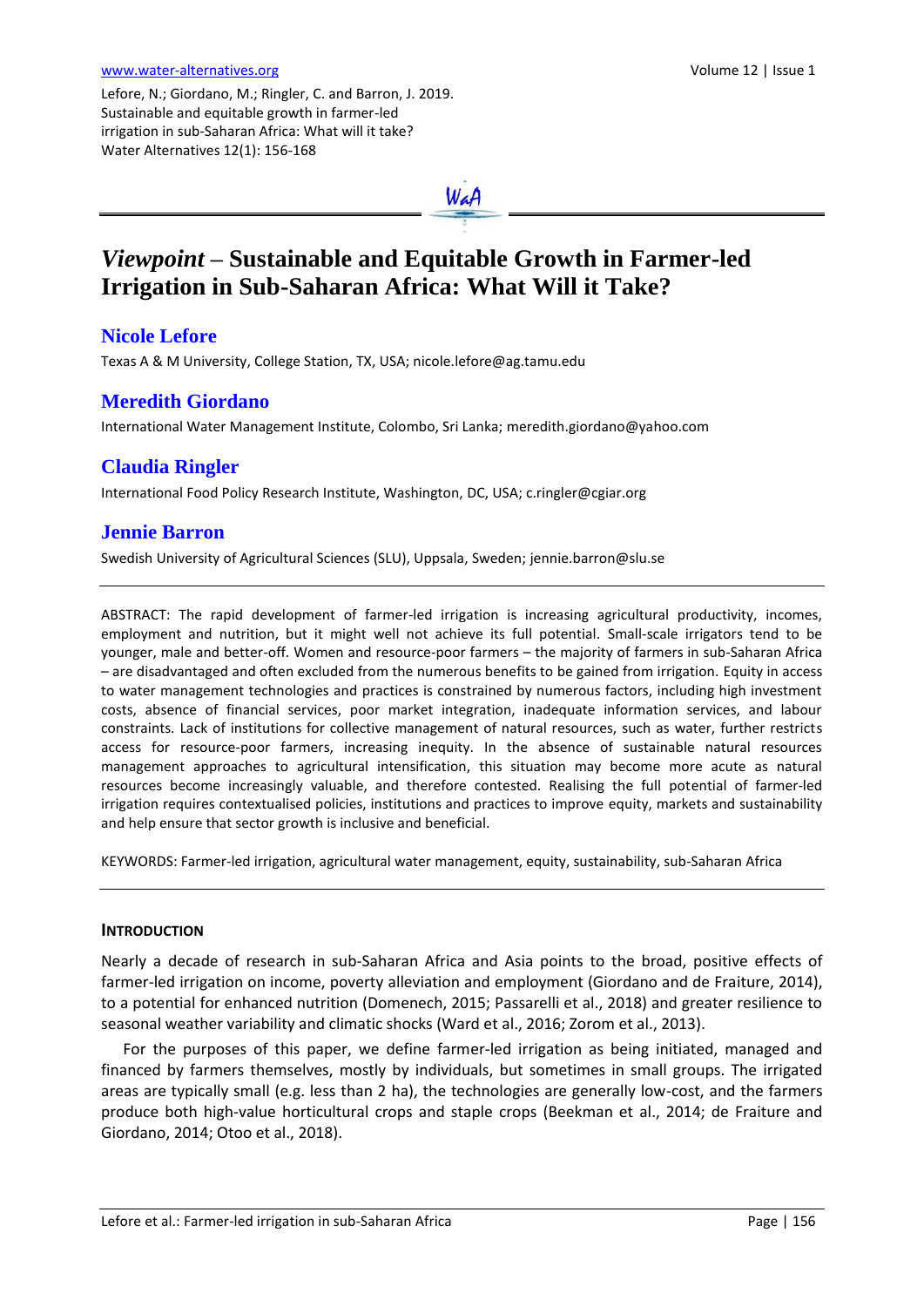Studies point to considerable potential for further expansion of farmer-led irrigation in sub-Saharan Africa (e.g. You et al., 2011; Giordano et al., 2012; Xie et al., 2014) with the potential of doubling or even tripling crop yields, generating additional net household revenues for millions of people. However, achieving this potential requires equitable access to affordable technologies, as well as changes in the market, institutional and social situation to ensure that a broad range of farmers can participate successfully and sustainably in the irrigation enterprise.

Most smallholder farmers cannot yet access water management technologies or the complementary inputs and markets required to benefit from irrigated production. The current trend in farmer-led irrigation is largely benefitting young, better-off male farmers (Namara et al., 2014; Colenbrander and van Koppen, 2014). Women and resource-poor farmers, who comprise the majority of farmers in sub-Saharan Africa, are particularly disadvantaged by high up-front investment costs, absence of proper financing products, weak land rights, poor market integration and inadequate information services (Theis et al., 2018). Limited access to information on irrigation, seeds, pest management, markets and equipment hinder smallholder farmers' ability to make informed decisions and maximise investments made into irrigation. Further, underdeveloped technology supply chains and financing mechanisms often prevent private-sector investment from meeting market demand (Merrey and Lefore, 2018; Hagos et al., 2018b). Significant, but rarely accounted for, labour requirements also pose disadvantages, particularly to women. Moreover, the uncontrolled spread of small-scale irrigation can have undesirable social and environmental consequences. If not managed and governed within the context of the wider landscape and other water users' needs, accelerated investments in smallholder irrigation could degrade water and soil quality, as well as create conflicts over shared natural resources (de Fraiture and Giordano, 2014; Theis et al., 2018).

In the absence of measures to address the equity, market and sustainability concerns, the sector is unlikely to reach its full contribution to food and nutrition security, resilience and wealth creation. This paper acknowledges both the promises and perils of farmer-led irrigation, focusing on key barriers that hinder farmer-led irrigation from reaching its potential. Following a discussion of the limits to expanding small-scale irrigation, we discuss institutions, policies and practices that could foster sustainability and equity. We outline the needed policy and institutional, finance and market, and technical interventions that cut across sectors and scales to help ensure that the proven benefits extend to broader groups of smallholders, including women and other disadvantaged farmers; and to address potential adverse effects of the ongoing, unregulated spread of farmer-led irrigation.

#### **RISKS TO INCLUSIVE EXPANSION OF FARMER-LED IRRIGATION**

While the potential to invest in smallholder irrigation in sub-Saharan Africa is large (Xie et al., 2014) most farmers are unlikely to immediately adopt irrigation due to a range of social, economic and environmental constraints (e.g. Adimassu et al., 2015; Cordingley et al., 2015; Bjornlund et al., 2017; Snyder et al., 2017; Theis et al., 2018). This suggests the need to better understand which farmers initiate irrigation and how they participate in the agricultural production sector to identify both the challenges and opportunities.

#### **Access to appropriate technologies**

Inequitable access to irrigation technologies stands out across the factors that constrain small-scale irrigation expansion. Irrigating household heads tend to be younger than those in non-irrigating households. They have more resources and better access to markets. Women and less advantaged male farmers are underrepresented in the use and ownership of small-scale irrigation equipment. Research in Ghana and Zambia suggests that motorised pump owners are more likely to be men, and in general, have a significantly higher wealth status (Namara et al., 2014; Colenbrander and van Koppen, 2014).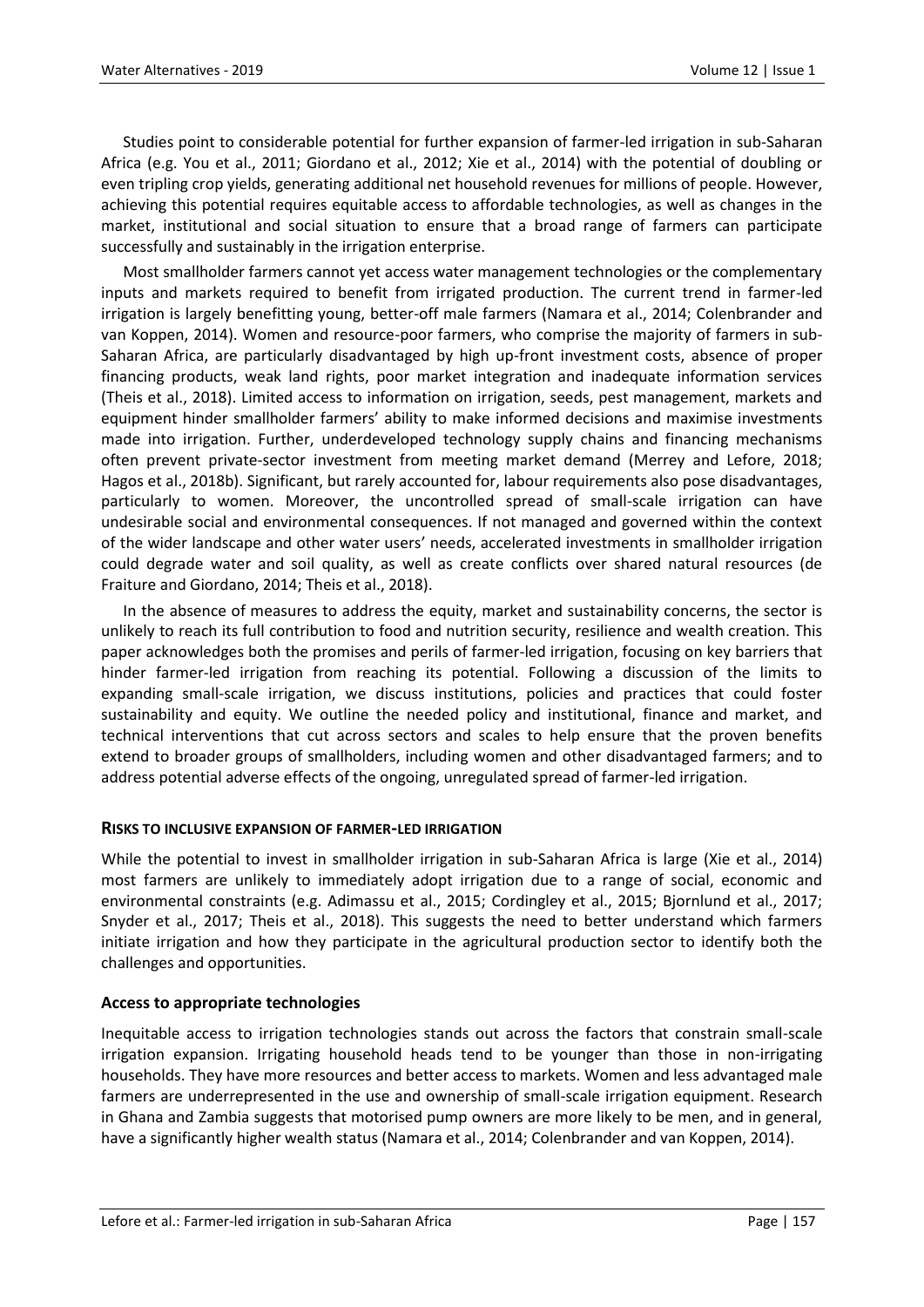Lack of rural labour is also a major constraint to agricultural intensification (Houssou et al., 2018), including farmer-led irrigation, in many places; a few cases highlight the importance of surplus labour to expanded farmer-led irrigation (Woodhouse et al., 2017; Nkoka et al., 2014). Most studies on smallscale irrigation focus on motorised pumps, yet the most common irrigation practices among smallholder farmers in sub-Saharan Africa are labour-intensive manual devices. For example, in Ghana, 60% of households surveyed reported buckets as the most common technology for irrigation (Namara et al., 2014). Surveys in Tanzania and Ethiopia found that around 40% of irrigating households used buckets to lift water (Passarelli et al., 2018). Manual technologies enable farmers to begin producing in the dry season, but they do not necessarily save labour or time, or allow farmers to expand their irrigated areas. In Ethiopia, both women and men farmers stated a clear preference for labour-saving technologies in order to expand irrigated production and increase income (Nigussie et al., 2017).

Labour constraints affect both poorer men and women, but women tend to be more disadvantaged in relation to unequal access to different types of technologies. Women engage in more traditional, manual and labour-intensive methods, such as buckets and hoses, which are lower-cost and easier to obtain in the market while men tend to dominate more advanced and mechanised technologies, such as motorised pumps, sprinklers and drip kits. A qualitative study in Kenya and Tanzania found that women are less likely to access treadle pumps than men (Njuki et al., 2014). At the same time, women are more time-constrained than men, and financial resources and local norms can make it difficult for women to hire labourers to support irrigation and other on-farm tasks (FAO, 2011). The unequal access to labour-saving technologies threatens to worsen equality more generally, in that manual irrigation practices have high labour requirements and affect competing uses of time, such as child-care.

#### **Undeveloped financial markets, supply chains and information networks**

Additionally, while the cost of small-scale irrigation technologies, such as pumps, appear relatively low to potential returns, the overall investment in smallholder irrigation systems, including construction and maintenance of wells and water storage, is substantial (Beekman et al., 2014; de Fraiture and Giordano, 2014); the full set of costs can generally not be recovered in a single season. Farmers rarely use credit to invest in irrigation technologies, much less in small infrastructure, such as hand-dug wells and ponds; surveys carried out in Ghana, Ethiopia and Zambia, for example, found that more than 80% of owners of small-scale irrigation equipment used their own, or their household's savings, for the investment (Giordano et al., 2012). This finding reflects the conclusions of other studies, which show that wealthier, and often young or 'middle-aged' male farmers, are the primary investors in farmer-led irrigation (Namara et al., 2011); they are able to use their own resources or access both formal and informal credit.

The absence of appropriate financial products limits access to technologies, restricting investments for the majority of farmers who have fewer resources (Grimm and Richter, 2006, 2008). Rural finance institutions tend to be concentrated in regional or district capitals, failing to reach more rural and remote areas. Importantly, these institutions often do not offer appropriate finance products for irrigation technologies nor do they have capacity to assess risk and manage loans needed for those irrigation technologies (Merrey and Lefore, 2018). In some countries, such as Ghana, interest rates make loans unaffordable and would render irrigation investments unprofitable, while institutional barriers particularly restrict women from obtaining loans. In other countries, rural finance from a microfinance institution or cooperative is more accessible, but few farmers borrow for irrigation technologies. For example, in Ethiopia, up to 20% of rural households can access loans, but loan products tend to be for small amounts that can be repaid in one season with low risk to both lender and borrower and are fitting for small-scale trade or rain-fed production inputs but not suitable to purchase irrigation technologies that require larger loans and longer repayment periods. However, farmers who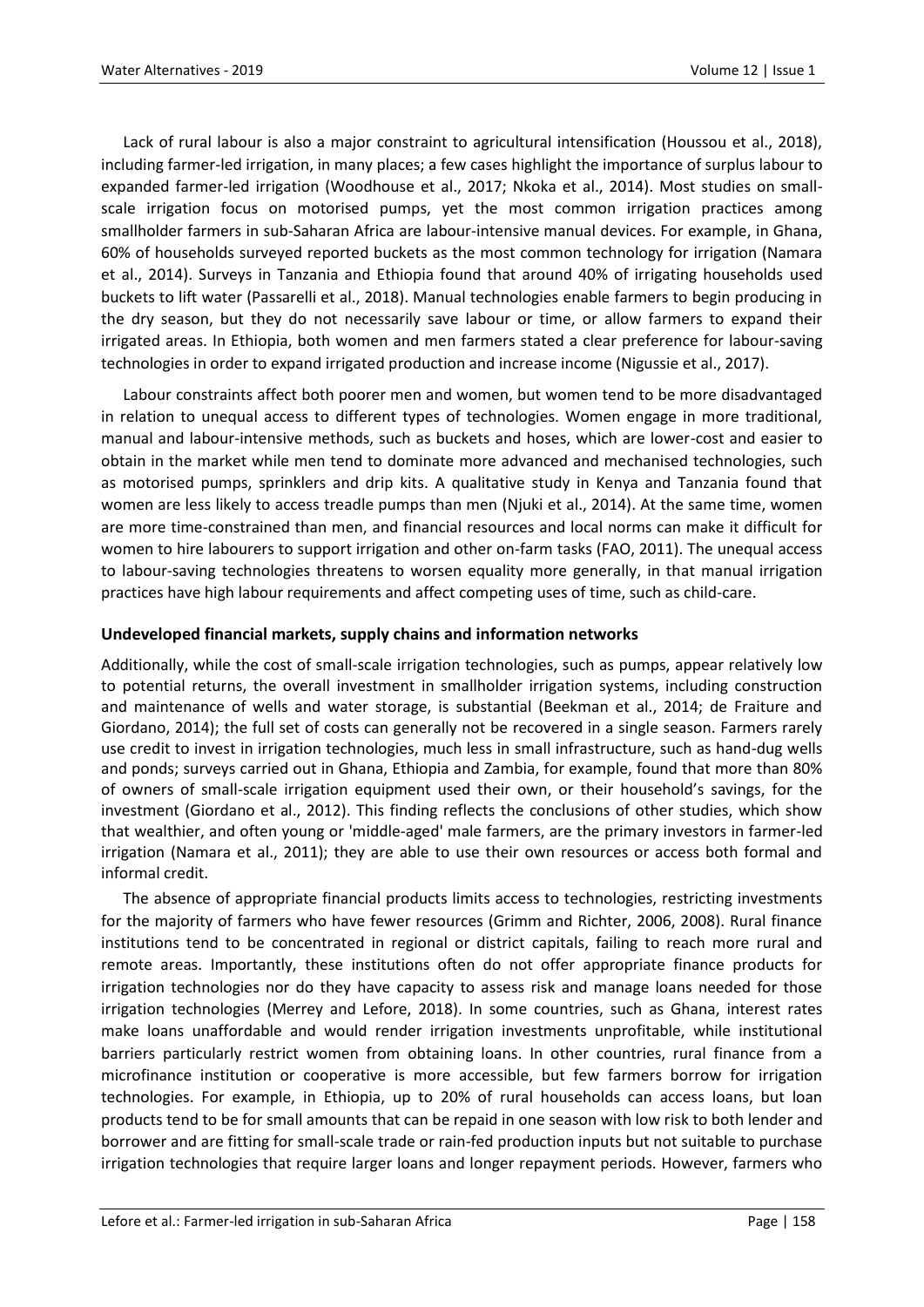have experience in and information about irrigation are more likely to borrow (Hagos et al., 2018a). Group lending was once considered a solution to high transaction costs and risk of lending to small farmers, but poor and women farmers are often excluded from such groups, because of perceived risks of non-payment (Hagos et al., 2018a). Consequently, group lending may actually deepen inequalities.

Underdeveloped supply chains for irrigation technologies and complementary inputs often reduce their availability and increase their cost for farmers. Private-sector irrigation equipment suppliers have a limited presence in most developing country markets; many do not target smallholder farmers due to perceptions around purchasing power and high transaction costs of supplying and servicing outside of large cities (Hagos et al., 2018b). In addition, manufacturers or importers face their own constraints relative to their profit objectives, and therefore fail to develop linkages with regional distributors and retailers, portending poor market reach outside main cities, as well as higher prices. Farmers are disadvantaged relative to suppliers, particularly by their lack of up-to-date market knowledge, which undermines their negotiating position and enables traders and brokers to take advantage of them (Giordano and de Fraiture, 2014; Bjornlund et al., 2017).

Women farmers, who are included in the projected millions of farmers who could engage in smallscale irrigation, are particularly disadvantaged in decision-making and related access to information, technologies and finance. Notably, at the household level, women are limited in the extent to which they can access and benefit from advanced irrigation technologies and practices following adoption by a household. Men often exclude women in the household from information and extension services, appropriate more expensive agricultural assets in the household, direct the use of technologies to men's plots, and are more likely to control and benefit from the sale of irrigated produce generated from advanced irrigation technologies (Theis et al., 2018). Women also tend to have limited decisionmaking power over when and how small-scale technologies are used, across seasons and water sources (Nigussie et al., 2017). A study on microfinance in Ghana also suggests the economic limitations of credit for women at the household level; women may be forced to give male household members the microfinance loans they receive (Ganle et al., 2014). In many cases, women also confront cumbersome customary requirements that reduce their access to family land on which to farm (Theis et al., 2018). These intra-household power dynamics further reduce the ability of, and incentives for, women to invest in irrigated production.

#### **Long-term sustainability**

If not managed and governed within the context of the wider landscape and other water users' needs, accelerated investments in smallholder irrigation could pose significant risks to environmental and human health. While a significant opportunity remains in some areas to expand groundwater irrigation, the potential for sustainable development has been exhausted in parts of southern and much of northern Africa (Altchenko and Vilholth, 2015; World Bank, 2018). Moreover, several studies point to the limitations of shallow groundwater in northern Ghana and in areas of Ethiopia, which calls for careful on-farm water management with the conjunctive use of groundwater and surface water sources to enable irrigation throughout the dry season (Worqlul et al., 2018; Bizimana et al., 2015). The emerging spread of affordable solar-pump technologies in Africa may enable irrigation access to the more than two-thirds of Africa's rural areas that are not yet linked to the electric grid, but could also lead to much more rapid drawdown of groundwater resources.

The proliferation of small-scale irrigation, like any irrigation development, can also result in the contamination of soil and water resources with agrochemicals and organic waste, posing health hazards to the human, animal and aquatic biota (Huang et al., 2006). Current projections suggest that Africa will experience the fastest increase in agricultural water pollution out to 2050, albeit from low levels (Xie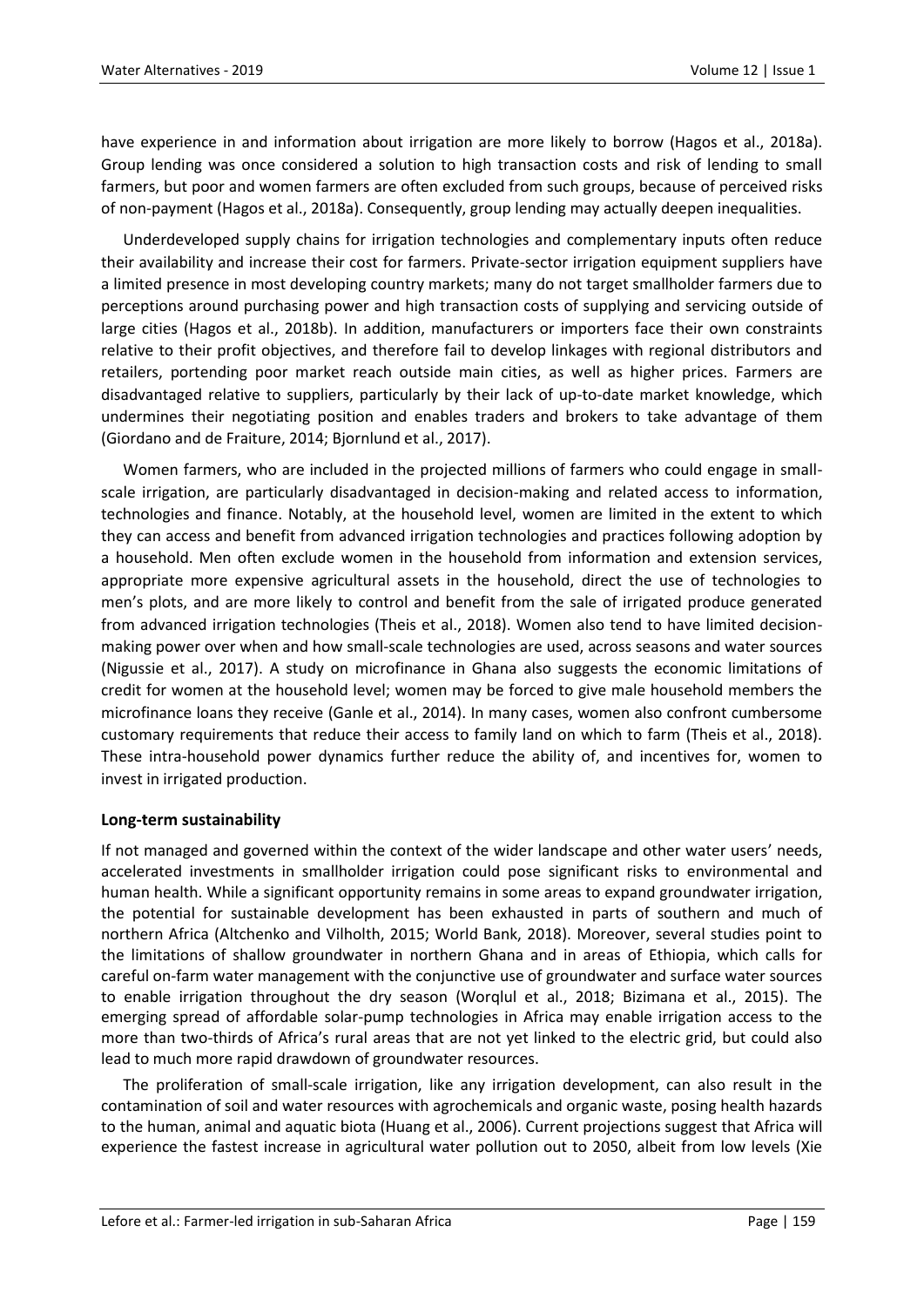and Ringler, 2017) with agricultural intensification as a key contributor to this trend. Inappropriate use of chemicals for fertiliser and pest management is not uncommon, despite limited access to such inputs for many farmers. Some pesticides in use by small-scale farmers pose a high risk to aquatic organisms, including persistent organic pollutants that remain toxic in the food chain long after use (Pretty, 2018; Teklu et al., 2016). Establishment and enforcement of standards for agrochemical use and human and environmental safety guidelines are required (McCartney, 2007). However, many countries in sub-Saharan Africa lack national guidelines on allowable levels of agrochemicals in water sources, the technical facilities and experts required for testing and the institutional mechanisms to regulate, monitor and enforce standards.

Finally, the lack of rural institutions to manage natural resources collectively, including groundwater and surface water, will further restrict access by the resource-poor and will likely contribute to serious environmental degradation in some places. While farmers in some areas do manage irrigation water sources in collective systems, such as in Tanzania and Malawi, few such instances are documented and potential for expansion is likely limited (de Bont et al., 2018). In general, farmer-led irrigation tends to be managed by the household, often with little or no consultation within communities or with local water institutions (Nkoka et al., 2014). Moreover, most countries in sub-Saharan Africa lack effective institutions for water governance from local to watershed levels. Many of the existing institutions fail to integrate governance of groundwater sources, which excludes the numerous smallholder irrigators who rely exclusively on shallow groundwater. In addition, community involvement in managing water scarcity during drought or when groundwater tables decline has yet to be developed in many places (Skyllerstedt et al., 2018; Stein et al., 2011). At higher levels of governance, absent or ineffective institutions and regulatory mechanisms deepen the threats posed by a rapid increase in irrigated production. This trend may continue in the medium- to long-term as natural resources become increasingly valuable, and therefore contested.

#### **POTENTIAL ENTRY POINTS TO MINIMISE INEQUITIES AND SUPPORT SUSTAINABLE EXPANSION**

The prevailing inequity between richer, more socially and politically connected men and poorly resourced women and men farmers may be further deepened with the expansion of irrigation, as irrigating farmers become even more advantaged and their control over natural resources more entrenched. If not addressed, the current conditions will limit direct benefits to fewer farmers, and thereby prevent this form of irrigation from reaching the numbers of people who could benefit both directly and indirectly from more equitable irrigation development. This points to the need for interventions and support to ensure equitable access to irrigation technologies and practices, and ideally the complementary inputs needed for sustainably intensifying production. We outline below promising, non-exclusive entry points to minimise inequities and support sustainable expansion of farmer-led irrigation.

#### **Access to financing**

One important entry point is the provision of affordable and appropriate credit, which would allow irrigation development to remain farmer-led with minimal direct government intervention. Public and private rural finance providers, including rural banks, microfinance institutions, or cooperatives, currently fail to offer financial products targeted at small-scale irrigation investment on terms suitable to dry-season production. However, innovative options are emerging (Merrey and Lefore, 2018), including e-money combined with cellular or internet networks to reduce transaction costs. Such technologies, where available, could also open up opportunities for farmers to connect directly with pump rental and other service providers.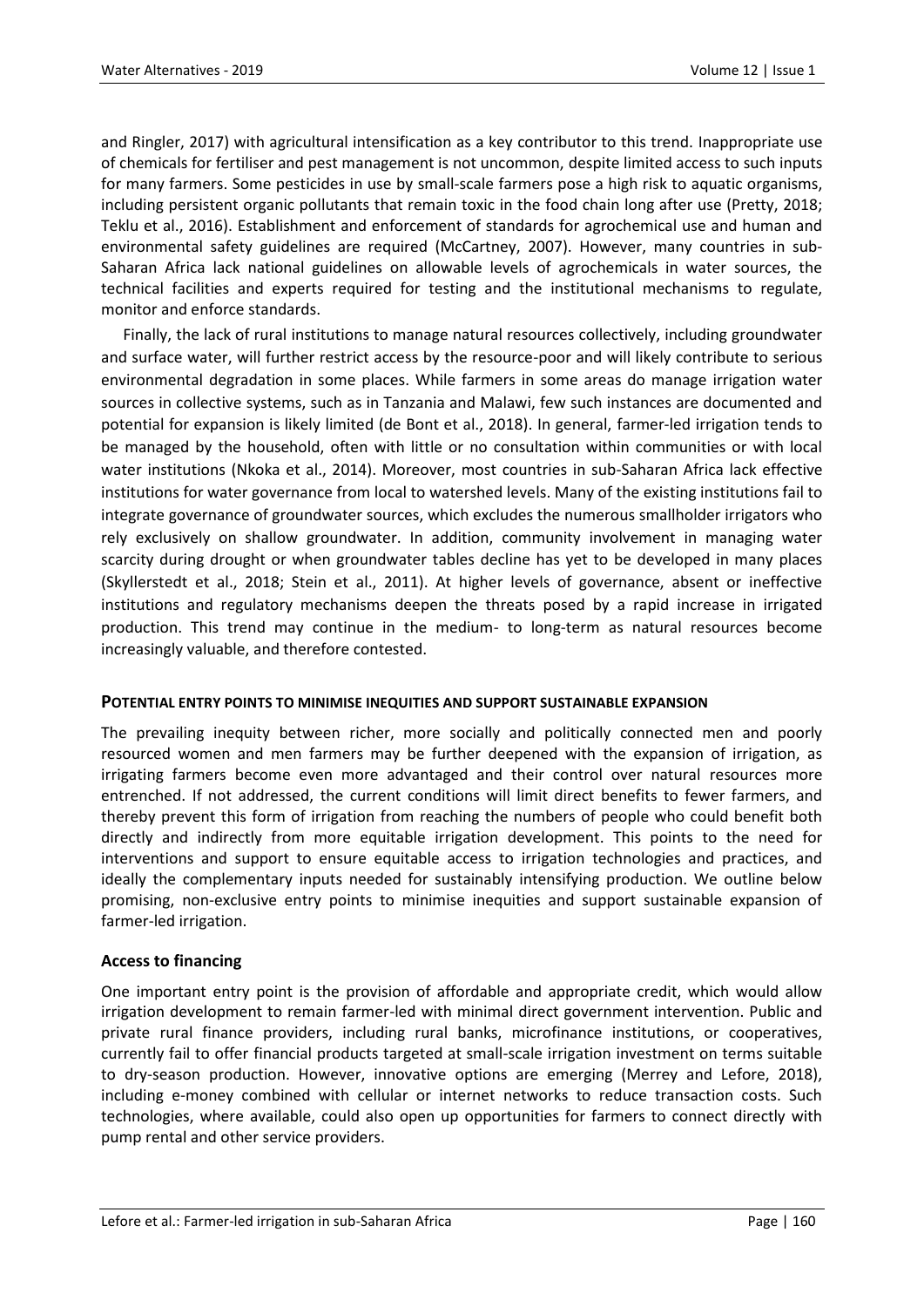Lenders can also reduce their risks and costs while expanding their reach, such as through credit to organised commodity chains that are supporting farmer-led irrigation, such as coffee (e.g. Ethiopia) and cocoa (e.g. Ghana). Participation in such value chains reduces risk to lenders because the producers have guaranteed buyers, the organised commodity market systems enable more transparent and predictable pricing, and farmers are already organised into identifiable and formal groups and associations. In addition, lenders can reduce risk for their institutions and for producers through credit packages that combine loans with index-based insurance for crops and livestock (Jensen and Barrett, 2017).

Governments have a role to play in formulating broad programmatic and regulatory approaches. This includes setting limits for agricultural lending rates and other regulatory approaches as well as reducing risks to lenders (Otoo et al., 2018). Public-sector institutions, as well as development organizations, can support increased lending to irrigators through provision of training on loan assessment and monitoring to reduce transaction costs and risk. Such interventions do not require direct subsidies, but rather policies and financial mechanisms that increase available capital and reduce risk.

Finally, rental markets for pumps and other forms of irrigation service providers, such as for water delivery and mobile fuel and pump repair, offer promising opportunities for farmers unable to directly purchase irrigation technologies or access accessory services. Increasingly, smallholders who cannot afford to purchase their own pumps can rent one by the day or season. Various 'models' or modalities for the service provider approach have been documented and recommendations developed based on case studies in India and Burkina Faso (de Fraiture and Clayton, 2012). The rental and service provision market could also be supported through adapted microfinance products to farmers; as an example, smaller lenders could offer credit for short-term or seasonal equipment rental rather than extending large loans for purchasing irrigation pumps.

#### **Improved supply chains**

 $\overline{a}$ 

Private sector investors in both commodity value chains and the irrigation technology supply chain directly benefit from broader irrigation development. Commodity buyers can secure a more reliable supply of higher quality produce for retail sale or processing from irrigated production compared to rain-fed systems. At the same time, technology supply companies and associated service providers, such as installers and post-sales support, can expand their markets in new areas. Produce purchasers may provide contracted farmers with access to irrigation technologies as part of their contracts, and deduct payments for technologies at source; this could include subsidies on the technology if the reduced risk for crop failure and improved crop quality and volume add sufficient value for produce buyers (Otoo et al., 2018). An example is a project<sup>1</sup> implemented by the Global Partnership on Output-Based Aid (GPOBA) financed by the World Bank's International Finance Corporation (IFC), which is providing irrigation technologies, training and credit to a large cotton cooperative comprising smallscale farmers in the *Société Burkinabé des Fibres Textiles* (SOFITEX) in Burkina Faso. Produce buyers, microfinance institutions and irrigation technology suppliers may also partner to assess and share risk, while introducing irrigation to farmers, such as in the *Kenya Smallholder Solar Irrigation Project* (KSSI).

Newer technologies could expand the reach to more farmers in remote areas foregoing the need to access electricity or a steady supply of costly diesel fuel. Technology developers particularly for solarbased pumps, are innovating portable and robust designs to address distance to farms, plot size and well depth, among others. However, as noted above, technology supply chains for irrigation are nascent, including underdeveloped support services related to maintenance and repair. Private

Lefore et al.: Farmer-led irrigation in sub-Saharan Africa **Page 161** Page | 161

www.gpoba.org/news/irrigation-systems-introduced-small-scale-cotton-farmers-burkina-faso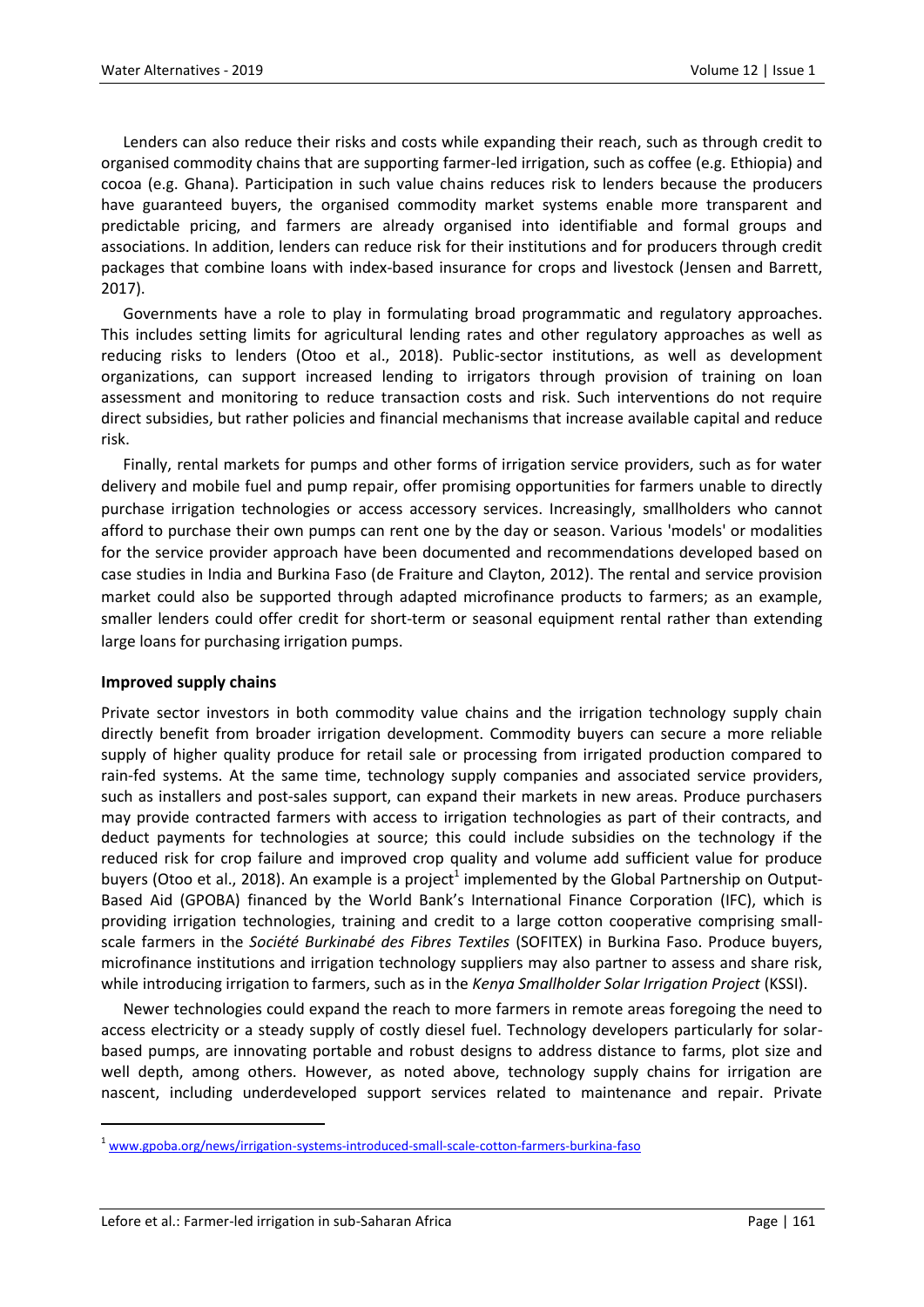companies are currently not investing broadly in market expansion in sub-Saharan Africa; public support is still needed to incentivise private investment in remote markets. One promising example is the solar-powered pump, which offers a greener, more versatile alternative for smallholder farmers than diesel or electric pumps (Woodhouse et al., 2017; Otoo et al., 2018). Some solar pumps include inbuilt mechanisms to control pumps remotely, which allows suppliers to enable or disable the pumps based on receipt of payments, including through e-money platforms. Technology suppliers find the option appealing because it can reduce their own risks. Rent-to-own packages using new technology options have been piloted with some success in various modalities by FuturePump, SunCulture and Kickstart in Kenya.

Removal or reduction in tariffs on imported irrigation technologies can increase the market for such technologies (Gebregziabher, 2012). However, while some countries in sub-Saharan Africa have provisions to promote agricultural technology adoption, few have effectively implemented such policies; implementation through customs, revenue and standards boards is often lacking. Ethiopia is an example where the government has approved import tariff removal and tax exemptions for agricultural machinery and is examining how to fully implement the policy in practice so that resource-poor farmers experience improved access and can purchase water technologies at lower cost in more areas. The modalities to implement the policy require further assessment to see if benefits from reducing tariffs and taxes are distributed, i.e. appropriate technologies should become available in small towns and markets at reduced prices within reach of disadvantaged farmers. Parallel public investments will likely be required to support market expansion and sustainability, for example, strengthening regulatory institutions, agencies to protect consumers and training of irrigation service providers for installation and repair, among others.

### **Focus on the needs and preferences of women farmers**

Investments that target women need to consider post-adoption household decision-making dynamics about irrigation technologies; projects cannot assume that women immediately benefit because they are recipients of technologies and loans. Women and men within households both need access to information on technologies and associated inputs and marketing options, and there is a need to sensitise men regarding the value of women accessing, using and benefitting from such technologies. In addition, crop preferences of women should be considered, such as for continuously harvested crops that provide regular, small amounts of money over which women retain control (Theis et al., 2018). This also applies to interventions which seek to support crops that women grow traditionally, both in terms of ensuring men do not take over the crops and developing seed markets for such crops (e.g. traditional or local leafy greens).

Technology suppliers need to consider the trade-offs between technologies, and the benefits that may, or may not, accrue to women. While male farmers seem to favour technologies based on their potential to generate income, women prefer technologies that are multivalent: installed at or near the home there are technologies suitable for crops they prefer, that can be used for domestic and productive purposes and reduce labour (Nigussie et al., 2017; Theis et al., 2018). As noted above, women also require improved access to information, which can be achieved through various measures, such as engaging more women extension agents, implementing peer programs for provision of agricultural information, radio programming at times that women can listen to, among others. Group approaches have offered pathways to empowerment in other sectors, such as collective dairy-value chains. However, as noted above, groups do not necessarily increase equitable access to credit or overcome intra-household constraints on the use of credit. This suggests that group approaches would need to be piloted in the small-scale irrigation sector to identify ways to enable social equity within groups, as well as supporting broad intra-household access to technologies.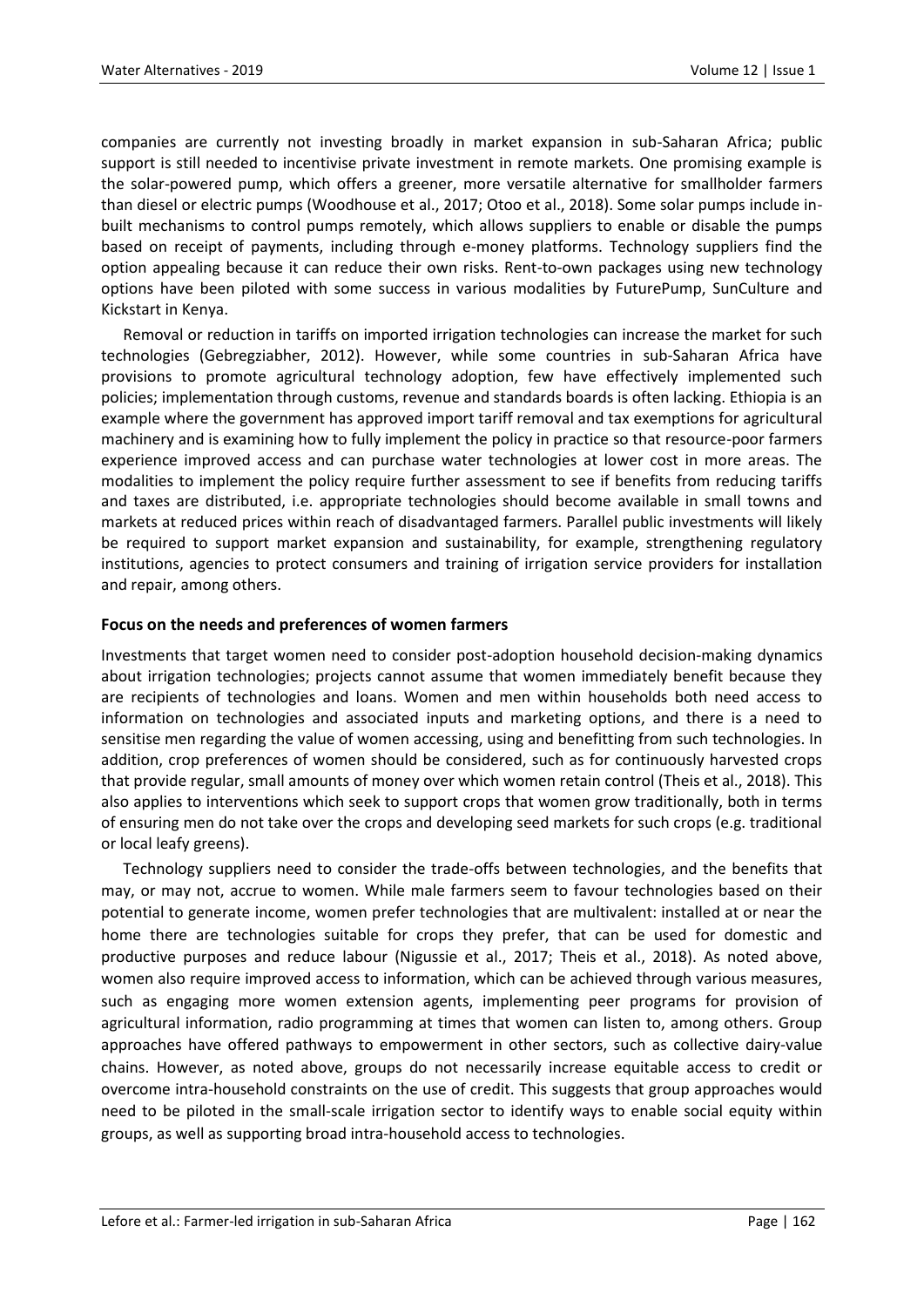#### **Measures to improve environmental sustainability**

A range of measures are available to address risks to sustainability. For example, deficit, or supplementary irrigation, and conjunctive use of surface water and groundwater can reduce both depletion of water tables and negative effects on a range of associated ecosystem services and other environmental risks, such as soil erosion, water-logging and salinisation (Lebdi, 2016). Options also exist to address pest and disease challenges of new irrigators. As an example, irrigation scheduling can reduce over- and under-application of water resources and also reduce the risk of pest infestation. And sprinkler irrigation can dislodge cutworms from foliage, acting as an effective pest protection (Perfect, 1986).

The government has a particular responsibility for preventing and mitigating negative environmental consequences from the rapid expansion of irrigation, including supportive land and water rights legislation and regulations related to water pollution and other disease risk. At present, many countries in sub-Saharan Africa transitioning to agricultural intensification lack regulations, guidelines and often also access to productive and safe agricultural chemicals. Agrochemicals are increasingly used in intensified cropping systems, such as smallholder irrigation. Policy support and capacity development are needed to create health, safety and quality standards as well as accountable, transparent governance mechanisms to develop, implement and enforce regulations. While many examples exist of good but unimplemented policies, evidence also suggests some governments are going beyond empty policy statements to develop guidelines and monitoring mechanisms. Ethiopia provides one example where public institutions are evolving to address such challenges (Tamru et al., 2017). Among others, evidence on agricultural chemicals and other water pollutant levels is helping to inform basin authorities in the country on sources of pollution, risks to ecosystem and public health and needed interventions, such as promoting registered pesticides that have been tested to ensure compliance with standards and to minimise risk for the environment and human health, while introducing monitoring systems (Teklu et al., 2016).

#### **Strengthening of institutions and governance**

Interventions suggested above can improve equity in technology access, including through finance, and mitigate negative environmental externalities, but the institutional context must simultaneously be strengthened. Indeed, investments supporting farmer-led irrigation will not be effective without concomitant investments in formal institutions and community governance. Farmer-led irrigation is fundamentally different from conventional, communal irrigation development, and the existing public institutions or agencies, as well as local governing bodies are often not adapted to handle the associated challenges (de Fraiture and Giordano, 2014).

Providing public institutions, local authorities and communities with tools to monitor resources, such as water accounting and aquifer auditing, could result in more responsible stewardship. While not commonly associated with small-scale irrigation, making the tools accessible and affordable could improve sustainable management of water resources (Lebdi, 2016). For example, community-based management, using participatory monitoring and tools, such as games, offer potential governance mechanisms that can integrate public institutions and local communities across sectors for improved management of water and natural resources. Participatory games have been effective in improving natural resources governance in several African countries at river basin and watershed level (Rajabu, 2007; Lankford and Watson, 2007). In other contexts, these approaches have served as a conduit to increase information, encourage dialogue, and build community-based water management institutions (Meinzen-Dick et al., 2014, 2016, 2017).

Citizen science approaches have also proven effective in some contexts for creating linkages between formal monitoring and regulating institutions and local communities and users of both surface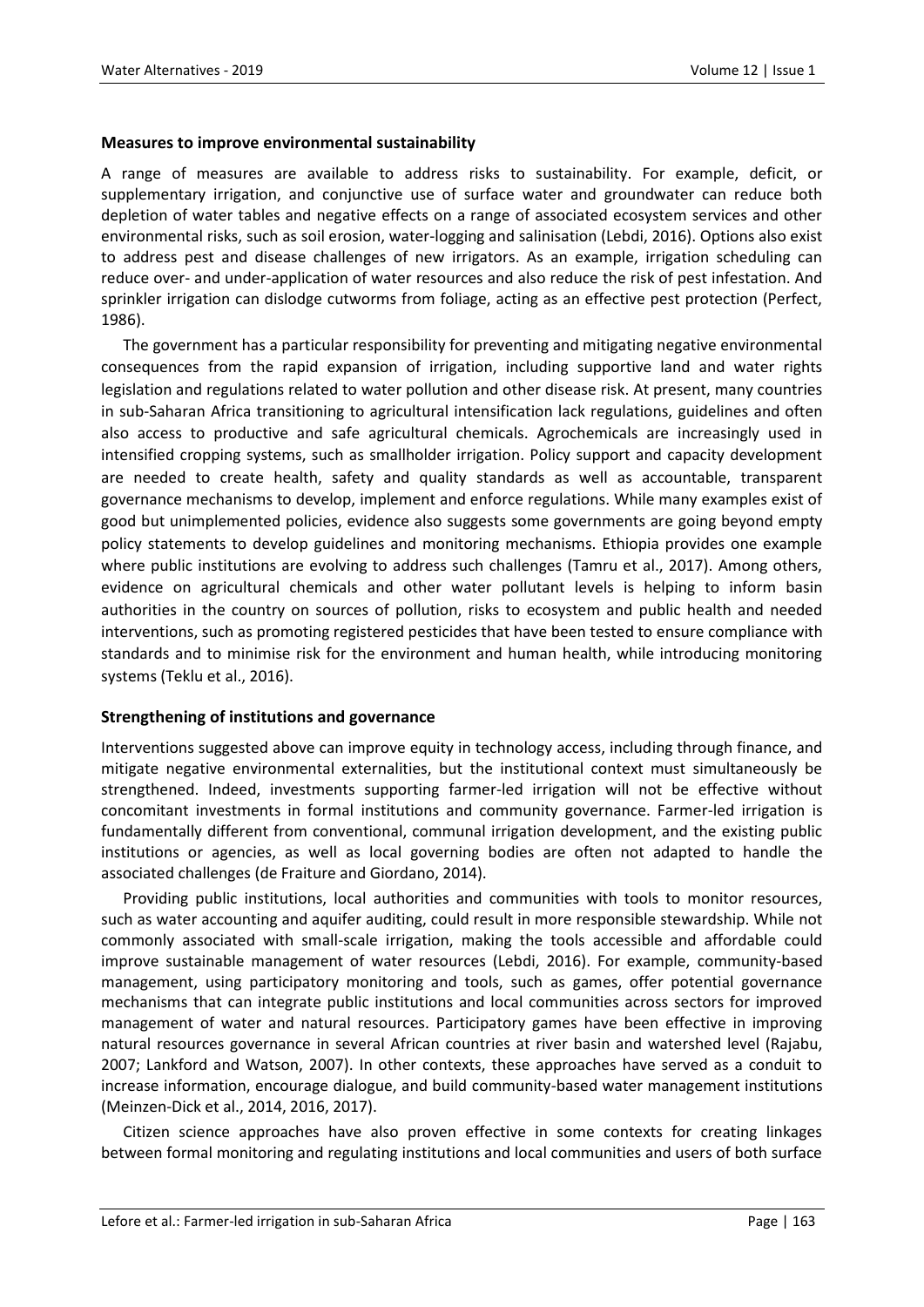water and groundwater resources, including cases in sub-Saharan Africa (Buytaert et al., 2014). However, these approaches assume that the formal institutions that rely on data supplied by communities provide the volunteers with training, measurement tools, and in some cases transportation, to effectively monitor resources and participate in collective governance institutions. In addition, a recent in-depth study in Ethiopia highlights the limits to citizen science approaches in contexts with underlying inequalities between men and women (Nigussie et al., 2018), suggesting the need for additional activities to facilitate inclusivity and women's empowerment.

Engagement of actors and institutions participating and invested in small-scale irrigation across sectors and scales will be critical to improve agency and accountability and reduce the cumulative impact of farmer-led irrigation on water resources (Woodhouse et al., 2017). Agricultural innovation platforms (AIPs), for example, provide an opportunity to involve the diversity of actors in irrigation schemes for learning, capacity development and experimentation (e.g. with crops, marketing, watering regimes); and can facilitate more cohesive networks, where the dynamics and feedbacks across actors, systems and processes lead to learning and adaptation, improved system efficiency and greater returns on investments (Pittock et al., 2017; Stirzaker et al., 2017; van Rooyen et al., 2017).

However, the effectiveness of institutional and other approaches depends in large part on the broader social and cultural landscape in which they operate. For example, projects aimed at supporting women's membership in collective management organisations, such as irrigation schemes, may not achieve the intended benefits if intra-household dynamics, cultural norms, and/or the role of "informal" networks are not taken into account (Yami, 2013; Woodhouse et al., 2017; Theis et al., 2018). Consequently, any intervention to support long-term, sustainable, equitable growth of farmer-led irrigation must be assessed within "the dynamics of actually existing irrigation in specific contexts" (Woodhouse et al., 2017: 225).

#### **CONCLUDING REFLECTIONS**

Farmer-led irrigation can provide large benefits for income, employment, nutrition, and food security with substantial potential for sustainably expanding irrigated production. Farmers are investing in their own irrigation systems, often as a preferred if not the only alternative to publicly supported schemes. The projected expansion in small-scale irrigation to millions of farmers could provide other cumulative gains in terms of economic growth and health outcomes. However, the current trend of farmer investment may not continue at this pace given the constraints to access small-scale irrigation by resource poor farmers. Inequalities in social structures, which are embedded in institutions and markets, are reflected in inequitable access to irrigation technologies and complementary inputs. The lack of institutions and regulations to manage pollution and scarcity of water resources from irrigation poses further risks to equity. Thus, as we argue here, inequality in access to irrigation technologies and practices may reduce the likelihood of realising the full potential of direct and indirect benefits of irrigation.

Irrigation development by small-scale farmers is complex with highly contextual challenges not easily addressed through a 'staple' project design, as is often applied in large-scale communal schemes. However, the public sector and donors can facilitate positive outcomes and minimise or mitigate negative consequences, but there is a risk of over-regulating and hindering farmer investments through attempts to control the development toward narrow and short-term outcomes. Promising entry points and interventions exist to enable more inclusive, sustainable farmer-led irrigation, though the specific pathways require further study and documentation. Pilots with rigorous impact assessments would help to understand the effectiveness of approaches in different contexts.

We also recognise that the interventions noted here do not address the underlying socio-political and economic factors, or the related institutional weaknesses that contribute to the existing inequities. Reaching the full potential benefits of, and equality from, farmer-led irrigation requires deeper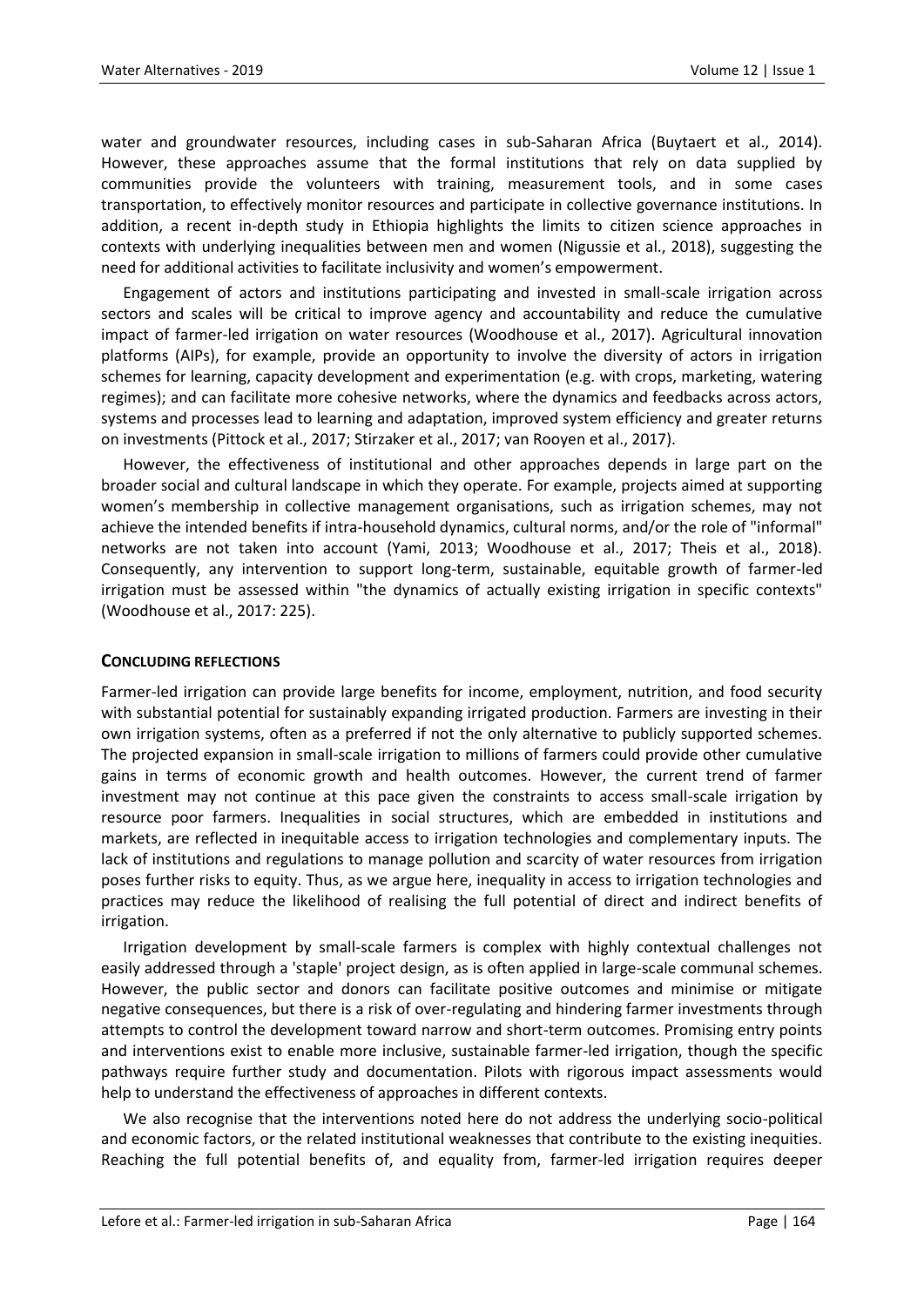structural changes, that address linkages between domestic and global markets, accountability of political institutions, consultative decision-making opportunities, and reform of customary governance systems. These changes cannot be easily achieved through short-term projects or externally driven processes. Farmer-led irrigation can be a means for small-scale farmers to more productively and profitably engage in agricultural economies, but ensuring that the sector is inclusive and sustainable will require a long-term, delicate balance to sustain the sector's vibrancy and local innovation while mitigating the potential risks of unregulated growth.

#### **ACKNOWLEDGEMENTS**

The authors would like to thank Beverly McIntyre for review and comments, and Doug Merrey for examples of solutions in microfinance for farmer-led irrigation. The constructive comments and suggestions received from reviewers on earlier drafts are also gratefully acknowledged.

This paper was developed under the Feed the Future Innovation Laboratory for Small-Scale Irrigation funded by USAID. It forms part of the CGIAR Research Program on Water, Land and Ecosystems (WLE). The opinions expressed in the paper are those of the authors and do not represent the views of the Government of the United States.

#### **REFERENCES**

- Adimassu, Z.; Langan, S. and Johnston, R. 2015. Understanding determinants of farmers' investments in sustainable land management practices in Ethiopia: Review and synthesis. *Environment, Development and Sustainability* 18(4): 1005-1023.
- Altchenko, Y. and Villholth, K.G. 2015. Mapping irrigation potential from renewable groundwater in Africa A quantitative hydrological approach. *Hydrology and Earth System Sciences* 19(2): 1055-1067.
- Beekman, W.; Veldwisch, G.J. and Bolding, A. 2014. Identifying the potential for irrigation development in Mozambique: Capitalizing on the drivers behind farmer-led irrigation expansion. *Physics and Chemistry of the Earth*, Parts A/B/C, 76: 54-63.
- Bizimana, J.; Clarke, N.P.; Dile, Y.T.; Gerik, T.J.; Jeong, J.; Leyton, J.M.O.; Richardson, J.W.; Srinivasan, R. and Worqlul, A.W. 2015. Ex ante analysis of small-scale irrigation interventions in Robit, Ethiopia. Technical report of the Innovation Laboratory on Small-scale Irrigation.
- Bjornlund, H. and Pittock, J. 2017. Exploring the productivity and profitability of small-scale communal irrigation systems in sub-Saharan Africa. *International Journal of Water Resources* Development 33(5): 685-689.
- Buytaert, W.; Zulkafli, Z.; Grainger, S.; Acosta, L.; Alemie, T.C.; Bastiaensen, J.; De Bièvre, B.; Bhusal, J.; Clark, J.; Dewulf, A.; Foggin, M.; Hannah, D.M.; Hergarten, C.; Isaeva, A.; Karpouzoglou, T.; Pandeya, B.; Paudel, D.; Sharma, K.; Steenhuis, T.; Tilahun, S.; Van Hecken, G. and Zhumanova, M. 2014. Citizen science in hydrology and water resources: Opportunities for knowledge generation, ecosystem service management, and sustainable development. *Frontiers in Earth Science* 2(26): 1-21.
- Colenbrander, W. and van Koppen, B. 2013. Improving the supply chain of motor pumps to accelerate mechanized small-scale private irrigation in Zambia. *Water International* 38 (4): 493-503.
- Cordingley, J.E.; Snyder, K.A.; Rosendahl, J.; Kizito, F. and Bossio, D. 2015. Thinking outside the plot: Addressing low adoption of sustainable land management in sub-Saharan Africa. *Current Opinion in Environmental Sustainability* 15: 35-40.
- de Bont, C.; Komakech, H.C. and Veldwisch, G.J. 2018. Neither modern nor traditional: Farmer-led irrigation development in Kilimanjaro Region, Tanzania. *World Development* 116: 15-27.
- de Fraiture, C. and Clayton, T. 2012. Irrigation service providers: Business plan. Colombo, Sri Lanka: International Water Management Institute (IWMI).
- de Fraiture, C. and Giordano, M. 2014. Small private irrigation: A thriving but overlooked sector. *Agricultural Water Management* 131: 167-74.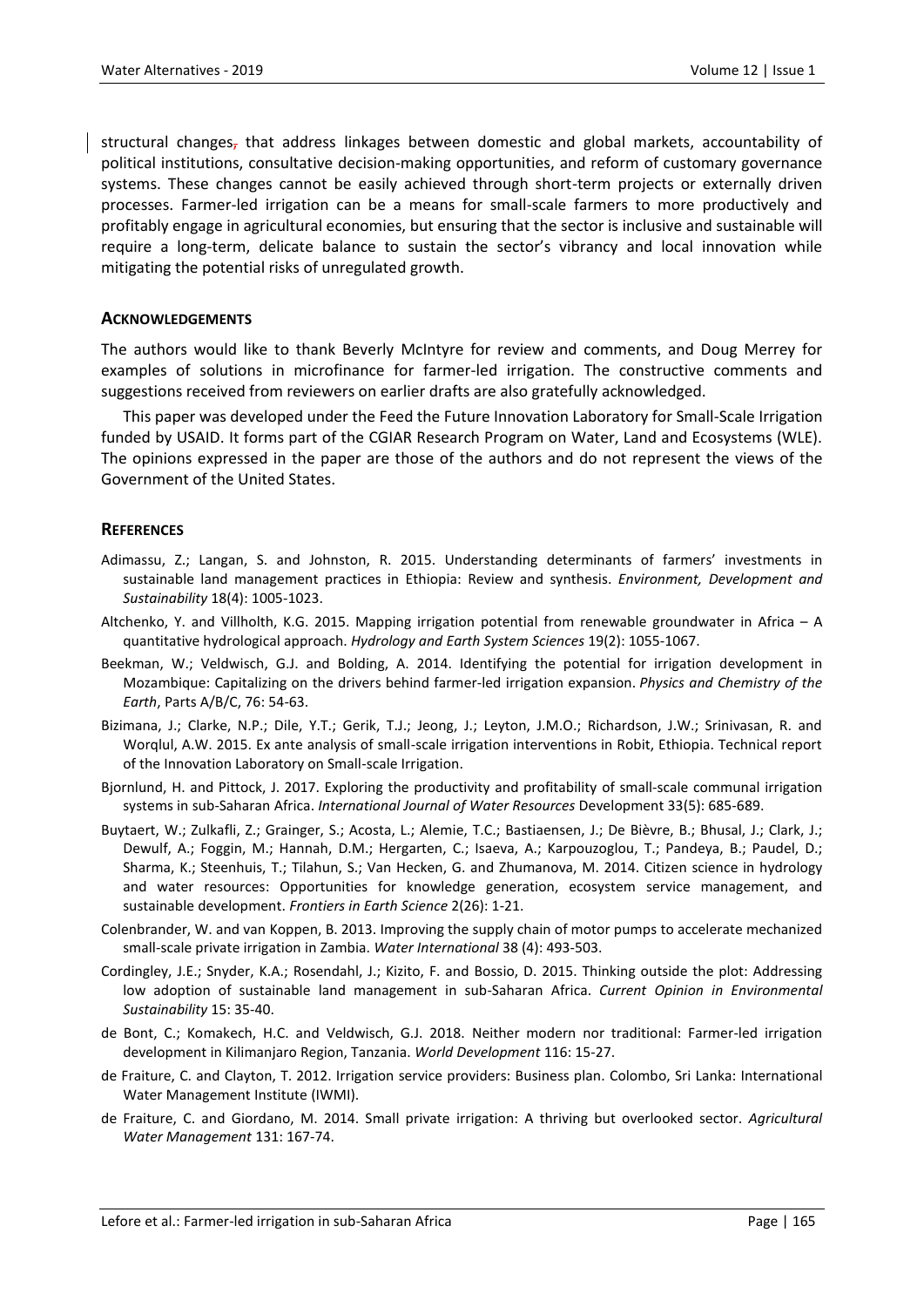- Domenech, L. 2015. Improving irrigation access to combat food insecurity and undernutrition: A review. *Global Food Security* 6: 24-33.
- FAO (Food and Agriculture Organisation of the United Nations). 2011. *State of food and agriculture 2010-2011: Women in agriculture: Closing the gender gap for development*. Rome, Italy: Food and Agriculture Organization of the United Nations. Available at: [www.fao.org/docrep/013/i2050e/i2050e.pdf](http://www.fao.org/docrep/013/i2050e/i2050e.pdf)
- Ganle, J.K.; Afriyie, K. and Segbefia, A.Y. 2015. Microcredit: Empowerment and disempowerment of rural women in Ghana. *World Development* 66: 335-345.<http://dx.doi.org/10.1016/j.worlddev.2014.08.027>
- Gebregziabher, G. 2012. Water *lifting irrigation technology adoption in Ethiopia: Challenges and opportunities. AgWater Case Study*. Colombo, Sri Lanka: International Water Management Institute.
- Giordano, M.; de Fraiture, C.; Weight, E. and van der Bliek, J. 2012*. Water for wealth and food security: Supporting farmer-driven investments in agricultural water management*. Colombo, Sri Lanka: International Water Management Institute.
- Giordano, M. and de Fraiture, C. 2014. Small private irrigation: Enhancing benefits and managing trade-offs. *Agricultural Water Management* 131: 175-182.
- Grimm, J. and Richter, M. 2006. *Financing small-scale irrigation in Sub-Saharan Africa. Financing Series. Part 1.* Eschborn, Germany: Deutsche Gesellschaft für Technische Zusammenarbeit (GTZ) GmbH.
- Grimm, J. and Richter, M. 2008. *Financial services for developing small-scale irrigation in Sub-Saharan Africa.* Agriculture and Rural Development Notes 45568. Issue 41. Washington, DC: World Bank.
- Hagos, F.; Gebrezigeaber, G.; Lefore, N. and Haileslassie, A. 2018a. *Credit access and adoption of small-scale irrigation technologies: Case of ILSSI sites in Ethiopia.* Technical Report to the Feed the Future Innovation Lab on Small-scale Irrigation. Colombo, Sri Lanka: International Water Management Institute.
- Hagos, F.; Lefore, N.; Gelgu, B. and Haileslassie, A. 2018b. *Rapid assessment of supply chain of agricultural water management technologies in Ethiopia.* Technical Report to the Feed the Future Innovation Lab on Small-scale Irrigation. Colombo, Sri Lanka: International Water Management Institute.
- Houssou, N.; Johnson, M.; Kolavalli, S. and Asante-Addo, C. 2018. Changes in Ghanaian farming systems: Stagnation or a quiet transformation? *Agriculture and Human Values* 35: 41-66.
- Huang, B.; Shi, X.; Yu, D.; Öborn, I.; Blombäck, K.; Pagella, T.F.; Wang, H.; Sun, W. and Sinclair, F.L. 2006. Environmental assessment of small-scale vegetable farming systems in peri-urban areas of the Yangtze River Delta Region, China. *Agriculture, Ecosystems & Environment* 112(4): 391-402.
- [Jensen,](javascript:;) N. and [Barrett,](javascript:;) C. 2017. Agricultural index insurance for development. *Applied Economic Perspectives and Policy* 39(2): 199-219.
- Lankford, B. and Watson, D. 2007. Metaphor in natural resource gaming: Insights from the River Basin Game. *Simulation and Gaming* 38(3): 421-442.
- Lebdi, F. 2016. Irrigation for agricultural transformation. Background paper for *African Transformation Report 2016: Transforming Africa's Agriculture*. African Center for Economic Transformation and Japan International Cooperation Agency Research Institute.
- McCartney, M.P. 2007. *Decision support systems for large dam planning and operation in Africa.* Working Paper No. 119. Colombo, Sri Lanka: International Water Management Institute.
- Meinzen-Dick, R.; Chaturvedi, R.; Domenech, L.; Ghate, R.; Janssen, M.A.; Rollins, N. and Sandeep, K. 2014. *Games for groundwater governance: Field experiments in Andhra Pradesh, India*. Arizona: Center for the Study of Institutional Diversity (CSD), School of Human Evolution and Social Change, Arizona State University (CSID Working Paper CSID-2014-006).
- Meinzen-Dick, R.; Chaturvedi, R.; Domènech, L.; Ghate, R.; Janssen, M.A.; Rollins, N.D. and Sandeep, K. 2016. Games for groundwater governance: Field experiments in Andhra Pradesh, India. *Ecology and Society* 21(3): 38.
- Meinzen-Dick, R.; Janssen, M.; Kandikuppa, S.; Chaturved, R.; Rao, R.K. and Theis, S. 2017. *Playing games to save water: Collective action games for groundwater management in India*. Tempe, Arizona: Center for Behavior, Institutions and the Environment (CBIE) (CBIE Working Paper #2017-001).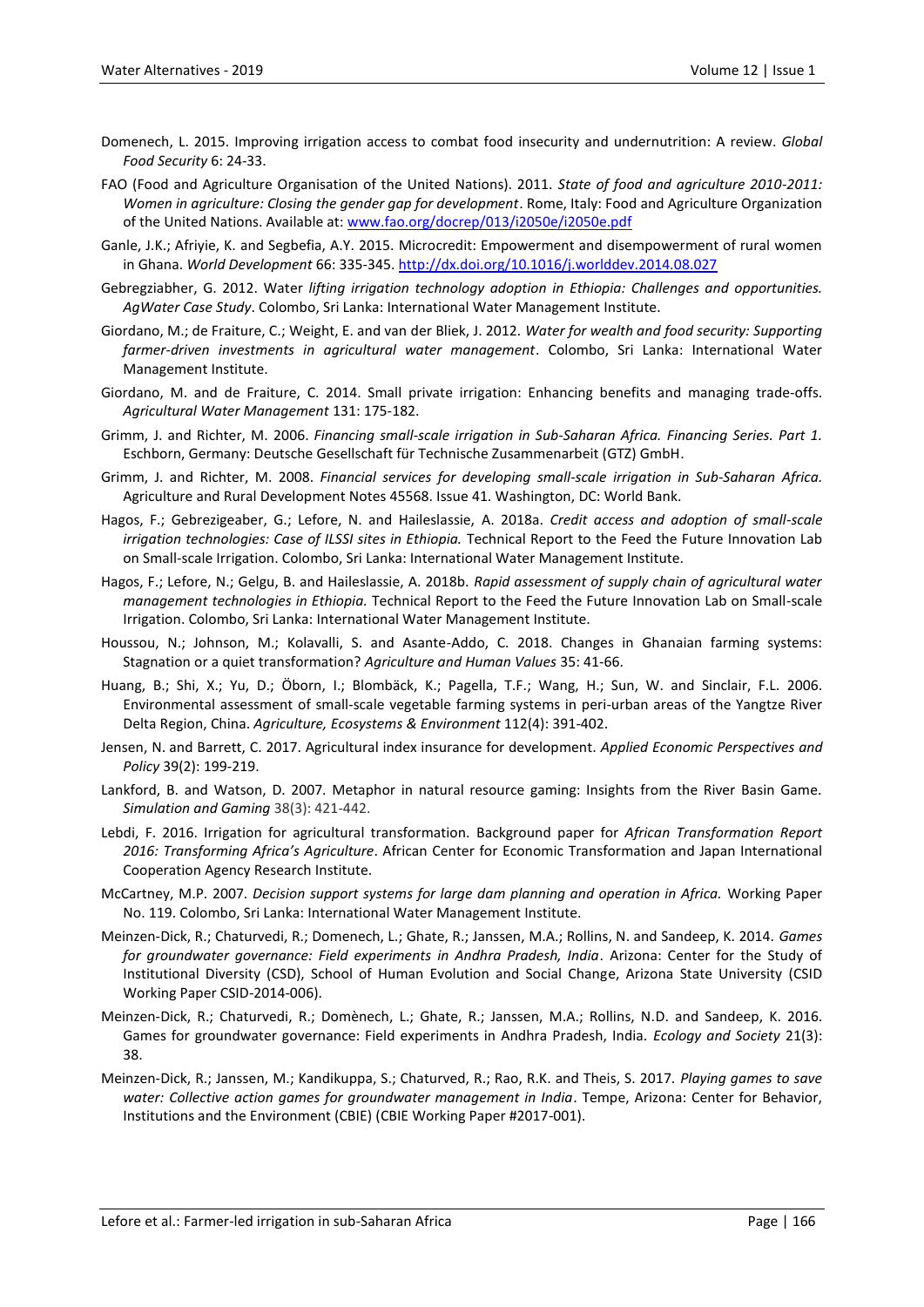- Merrey, D. and Lefore, N. 2018. *Improving the availability and effectiveness of rural and "micro" finance for small scale irrigation in sub-Saharan Africa: A review of lessons learned*. IWMI Working Paper No. 185. Colombo, Sri Lanka: International Water Management Institute.
- Namara, R.E.; Hope, L.; Sarpong, E.O. and Owusu, D. 2011. *Analysis of the adoption determinants and dynamics of water lifting technologies for agriculture in Ghana: Implications for investment and public policy*. AgWater Solutions Project Case Study Report. Accra, Ghana: International Water Management Institute (IWMI).
- Namara, R.E.; Hope, L.; Sarpong, E.O.; De Fraiture, C. and Owusu, D. 2014. Adoption patterns and constraints pertaining to small-scale water lifting technologies in Ghana. *Agricultural Water Management* 131: 194-203.
- Nigussie, L.; Lefore, N; Schmitter, P. and Nicol, A. 2017. *Gender and water technologies: Water lifting for irrigation and multiple purposes.* Ethiopia: Africa RISING.
- Nigussie, L.; Barron, J.; Haile, A.T.; Lefore, N. and Gowing, J. 2018. *Gender dimensions of community-based groundwater governance in Ethiopia: Using citizen science as an entry point*. IWMI Working Paper No. 184. Colombo, Sri Lanka: International Water Management Institute (IWMI).
- Njuki, J.E.; Waithanji, E.; Sakwa, B.; Kariuki, J.; Mukewa, E. and Ngige, J. 2014. A qualitative assessment of gender and irrigation technology in Kenya and Tanzania. *Gender, Technology, and Development* 18(3): 303-340.
- Nkoka, F.; Veldwisch, G.J. and Bolding, J.A. 2014. Organisational modalities of farmer-led irrigation development in Tsangano District, Mozambique. *Water Alternatives* 7(2): 414-433.
- Otoo, M.; Lefore, N.; Schmitter, P.; Barron, J. and Gebregziabher, G. 2018. *Business model scenarios and suitability: smallholder solar pump-based irrigation in Ethiopia.* Agricultural water management – Making a business case for smallholders. IWMI Research Report 172. Colombo, Sri Lanka: International Water Management Institute (IWMI).
- Passarelli, S.; Mekonnen, D.; Bryan, E. and Ringler, C. 2018. Evaluating the pathways from small-scale irrigation to dietary diversity: Evidence from Ethiopia and Tanzania. *Food Security*. Article in press. First published online on July 17, 2018. https: //doi.org/10.1007/s12571-018-0812-5
- Perfect, T.J. 1986. Irrigation as a factor influencing the management of pests. *Phil. Trans. R. Soc. London A*. 316 (1537): 347-354.
- Pittock, J.; Bjornlund, H.; Stirzaker, R. and van Rooyen, A. 2017. Communal irrigation systems in South-Eastern Africa: Findings on productivity and profitability*. International Journal of Water Resources Development* 33(5): 839-847.
- Pretty, J. 2018. Intensification for redesigned and sustainable agricultural systems *Science* 362 (6417).
- Rajabu, K.R.M. 2007. Use and impacts of the river basin game in implementing integrated water resources management in Mkoji sub-catchment in Tanzania. *Agriculture Water Management* 94(1-3): 63-72.
- Skyllerstedt, S.; Barron, J.; Giordano, M. and Adimassu, Z. 2018. Building resilience to climate change: Piloting participatory pathways in rural landscapes. Unpublished manuscript.
- Snyder, K.A.; Miththapala, S.; Sommer, R. and Braslow, J. 2017. The yield gap: Closing the gap by widening the approach. *Experimental Agriculture* 53(3): 445-459.
- Stein, C.; Ernstson, H. and Barron, J. 2011. A social network approach to analyzing water governance: The case of the Mkindo catchment, Tanzania. *Physics and Chemistry of the Earth* 36 (14-15): 1085-1092.
- Stirzaker, R.; Mbakwe, I. and Mziray, N.R. 2017. A soil water and solute learning system for small-scale irrigators in Africa. *International Journal of Water Resources Development* 33(5): 788-803.
- Tamru, S.; Minten, B.; Alemu, D. and Bachewe, F. 2017. The rapid expansion of herbicide use in smallholder agriculture in Ethiopia: Patterns, drivers and implications. *The European Journal of Development Research* 29(3): 628-647.
- Teklu, B.M.; Adriaanse, P.I. and van der Brink, P.J. 2016. Monitoring risk assessment of pesticides in irrigation systems in Debra Zeit, Ethiopia. *Chemosphere* 161: 280-291.
- Theis, S.; Lefore, N.; Meinzen-Dick, R. and Bryan, E. 2018. What happens after technology adoption? Gendered aspects of small-scale irrigation technologies in Ethiopia, Ghana and Tanzania. *Agriculture and Human Values*  2018: 1-14.